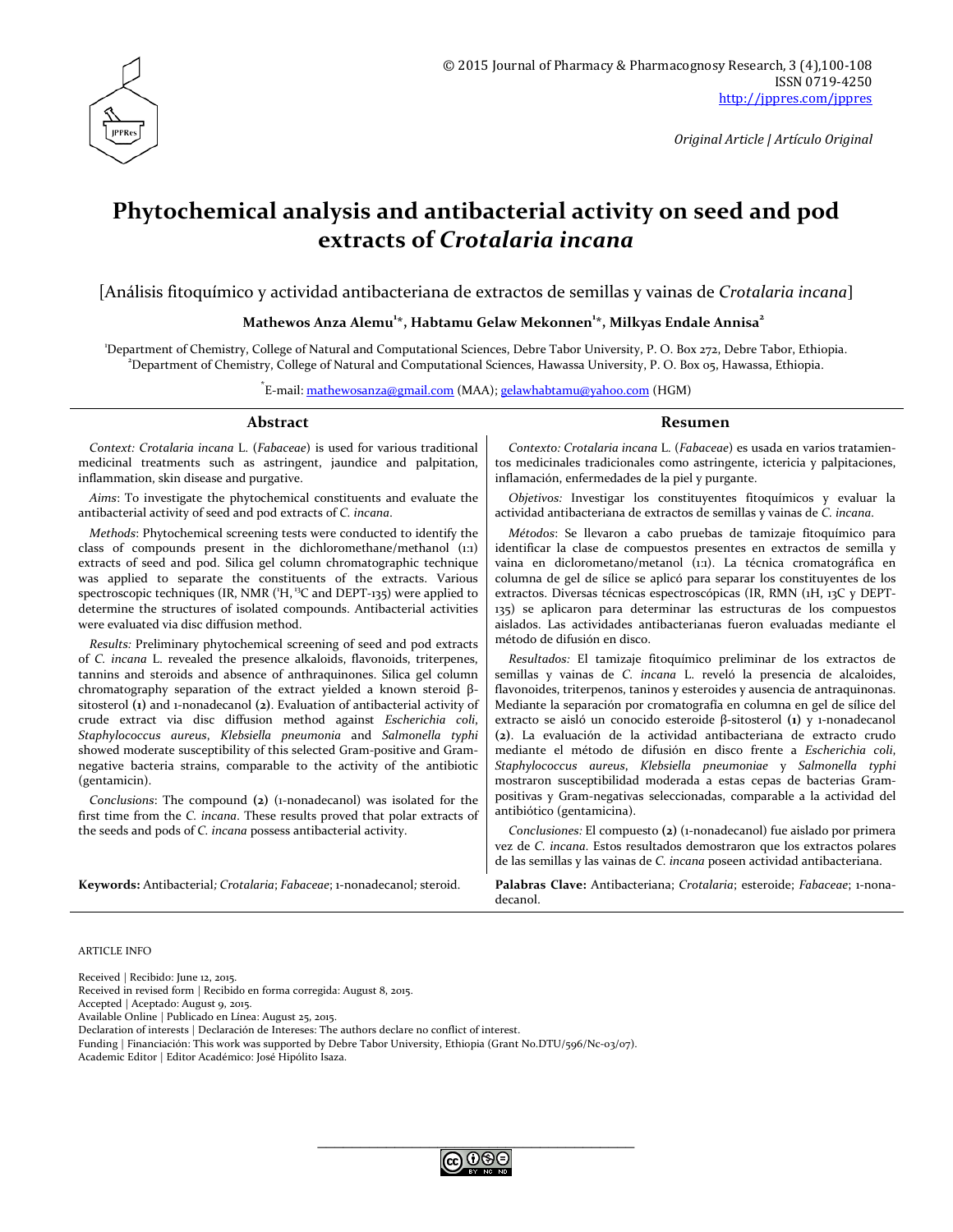#### **INTRODUCTION**

Medicinal plants have played a pivotal role in the primary healthcare and formed the basis of traditional systems of medicines as well as known to provide a rich source of raw materials of natural products. Plants have been bestowed us with food, spices, flavors, fragrances, medicines, etc. Plants are being used to treat many diseases or ailments viz. infectious diseases, inflammatory disorders, and skin diseases, among others. In Africa, Asia and other parts of developing world since ancient time (Balandrin et al., 1985; Houghton, 1995). Particularly those living in rural areas of the developing countries, it is continued to be used as the primary source of medicine. As in many African countries, the plants in religious ceremonies as well as for magic and medicinal purpose are also common in Ethiopia.

The genus *Crotalaria* belongs to the *Fabaceae* family and contains approximately 600 species that grow wild in tropical and subtropical areas (Polhill, 1981). In Ethiopia, 85 species of *Crotalaria* have been recorded. Whilst about 15 of these species are endemic to the country, the remaining are known to occur in other tropical countries, mainly in Africa. Only a few members of the genus have been studied, and the degree and pattern of toxicity were found to vary (Asres et al., 2004).

*Crotalaria incana* L. subsp. *purpurascens*  (Yeayte Misir in amharic local language of Ethiopia) is included in *Fabaceae* family and used for various traditional medicinal practices such as astringent, jaundice and palpitation, inflammation, skin disease and purgative (Wagner et al., 1999). In the Northern part of Ethiopia, where present study were carried out, the root of the plant is taken crushed and mixed with water as traditional medicine for rabies (Evans, 2002), and the seed of *C. incana* L. is taken to treat of wound traditional by local people (Lulekal et al., 2013).

The present study aims to isolate and characterize bioactive compounds and evaluate antibacterial activities via disc diffusion of the seed and pod crude extracts of *C. incana* L. subsp. *purpurascens*.

#### **MATERIAL AND METHODS**

#### **General experimental materials**

Melting point was determined with Mettler Toledo Model FP62 machine. Infrared (KBr pellet) spectrum was recorded Perkin-Elmer BX infrared spectrometer in the range  $4000-400$  cm<sup>-1</sup>. Nuclear magnetic resonance (NMR) spectra ('H-NMR, <sup>13</sup>C-NMR and DEPT-135) were recorded on a Bruker Avance 400 MHz spectrometer. Column chromatography was performed on silica gel 60 (60-120 mesh).

#### **Plant material**

The seed and pod of *C. incana* were collected in December 2014 from Amahara region, South Gondar Zone from Debre Tabor University garden, located around Debre Tabor city, located 666 km from Addis Ababa, Ethiopia. The plant material was identified by Melaku Wondafrash from the National Herbarium, Department of Biology, and Addis Ababa University, where voucher (MA-249/2015) specimens were deposited.

### **Extraction and isolation**

The pod and seed of the plant were dried and powdered with a mechanical grinder separately. The dried seed and pod powder of *C. incana* (250 g and 180 g, respectively) were extracted by cold percolation with  $CH_2Cl_2/CH_3OH$  (1:1) three times for 24 h while shaking at speed of 220 rpm and temperature controlled at 25.4°C separately. The extracts were concentrated using a rotary evaporator to yield brown 13.32 g  $(7.4\%)$  and 23.25 g (9.3%) crude extracts of seed and pod from *C. incana,* respectively.

A 12 g portion of seed extract was subjected to column chromatography and eluted with increasing gradient of ethyl acetate in *n*-hexane. A total of 25 fractions (50 mL each) were collected. Fraction 11 (20% ethyl acetate in *n*-hexane) yielded a precipitate with a pink color on TLC by single spot on TLC SiGel (60-120)  $F_{254}$  which was further washed with *n*-hexane using suction filtration to give 15 mg of compound **(1)** as a white powder.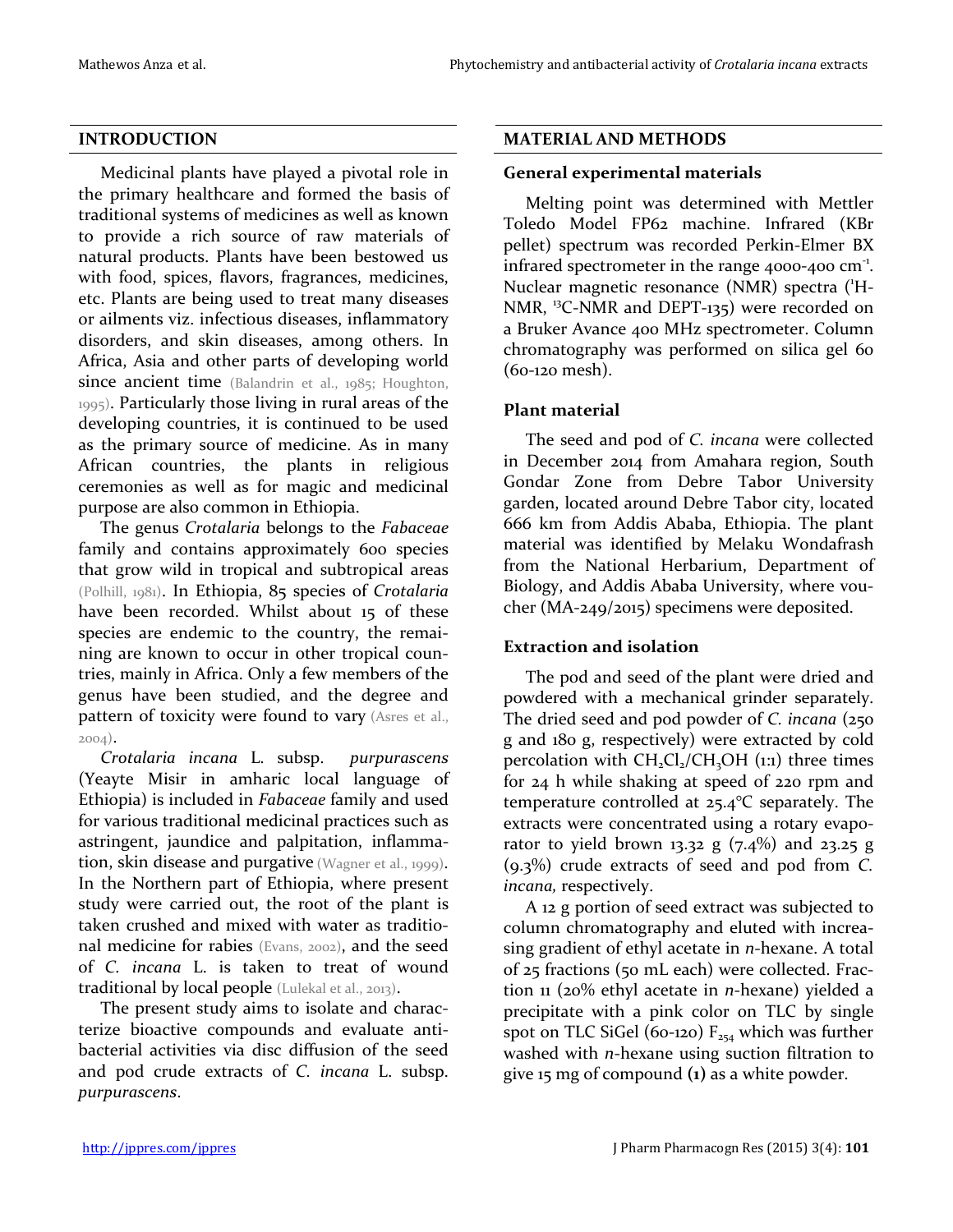Moreover, 20 g of the  $CH_2Cl_2/CH_3OH$  (1:1) pod extract was chromatographed on a silica gel column and elution was carried out using *n*-hexane 100%, *n-*hexane + ethyl acetate (1-10, 20, 30, 40, 50 60 and 80%), ethyl acetate 100%, ethyl acetate  $+$ methanol (10, 20, 30 and  $50\%$ ) and finally with methanol 100%. A total of 22 fractions (50 mL each) were collected. Fractions 11-15 (20-60% hexane in ethyl acetate) were re-fractionated using mixtures of hexane and ethyl acetate in ratios 99:1 to 90:10. Sub-fraction 3 was crystallized and showed a pale pink color by single spot on TLC SiGel (60-120)  $F_{254}$  which was further washed with *n*-hexane using suction filtration to give 15 mg of compound **(2)** as colorless needle crystals.

### **Preliminary phytochemical screening**

Phytochemical screening tests were done to determine the class of secondary metabolites present in the crude extract following the standard protocols (Pradeep et al., 2014, Saleem et al.,  $2014$ ). The results were reported as  $(+Ve)$  for presence and (-Ve) for absence in (Table 1).

## **Test for alkaloids**

A small portion of the sample was stirred with few drops of dilute hydrochloric acid and was tested with Dragendroff's reagent for the presence of alkaloids; a white to buff precipitate was observed which proves the presence of alkaloids.

### **Tests for steroids and terpenoids (Salkowski test)**

About 0.2 g of the extract was mixed with 2 mL of chloroform and 3 mL of concentrated sulphuric acid (red color at lower layer indicates the presence of steroids and formation of yellow colored lower layer indicates the presence of triterpenoids).

### **Test for tannins**

A small quantity of the sample was taken in water, and test for the presence of tannins was carried out with the dilute Ferric chloride solution (5%) resulted in a characteristic violet color.

## **Test for flavonoids (alkaline reagent test)**

About 5 mL of dilute aqueous ammonia solution was added to a 0.2 g of the aqueous filtrate of the plant extract, followed by addition of concentrated  $H_2SO_4$ . The instant disappearance of yellow coloration indicated the presence of flavonoids in the crude extract.

## **Test for free anthraquinones**

About 0.5 g of the extract was boiled with 10% HCl for few minutes in a water bath and filtered. The filtrate was allowed to cool, and an equal volume of  $CHCl<sub>2</sub>$  was added to the filtrate. Few drops of 10% ammonia were added to the mixture and heated. The formation of rose-pink color was taken as an indication of the presence of anthraquinones.

### **Microorganism strains**

The antibacterial activity of extracts of *C. incana* was evaluated by using bacterial strains of one Gram-positive *(Staphylococcus aureus)* and Gram-negative bacteria (*Escherichia coli*, *Klebsiella pneumoniae* and *Salmonella typhi)*. These microorganisms were cultured in Microbiology Laboratory of Department of Biology, Bahri Dari University, Ethiopia.

## **Antibacterial activity**

Antibacterial activity of extracts was evaluated by the disc diffusion method in the accordance with the guidelines of National Committee for Clinical Laboratory Standards (2002) with minor modification. Gentamicin was used as a standard antibacterial agent. With a loop, touch the top of 24 hours old culture individual selected bacteria and transfer to a tube of saline  $(0.85\%)$  and the turbidity was adjusted to the standard inoculum of MacFarland scale  $0.5$   $\sim 10^6$  colony forming units (CFU) per milliliter]. To avoid further growth before inoculation, the media was sterilized in a flask and cooled to 40-45°C Petri dishes containing 20 mL of Mueller-Hinton agar were used to inoculate bacterial suspension and distributing the medium in Petri dishes homogeneously. Filter paper discs (Whatman no. 1, 6 mm diameter) impregnated with the extract solution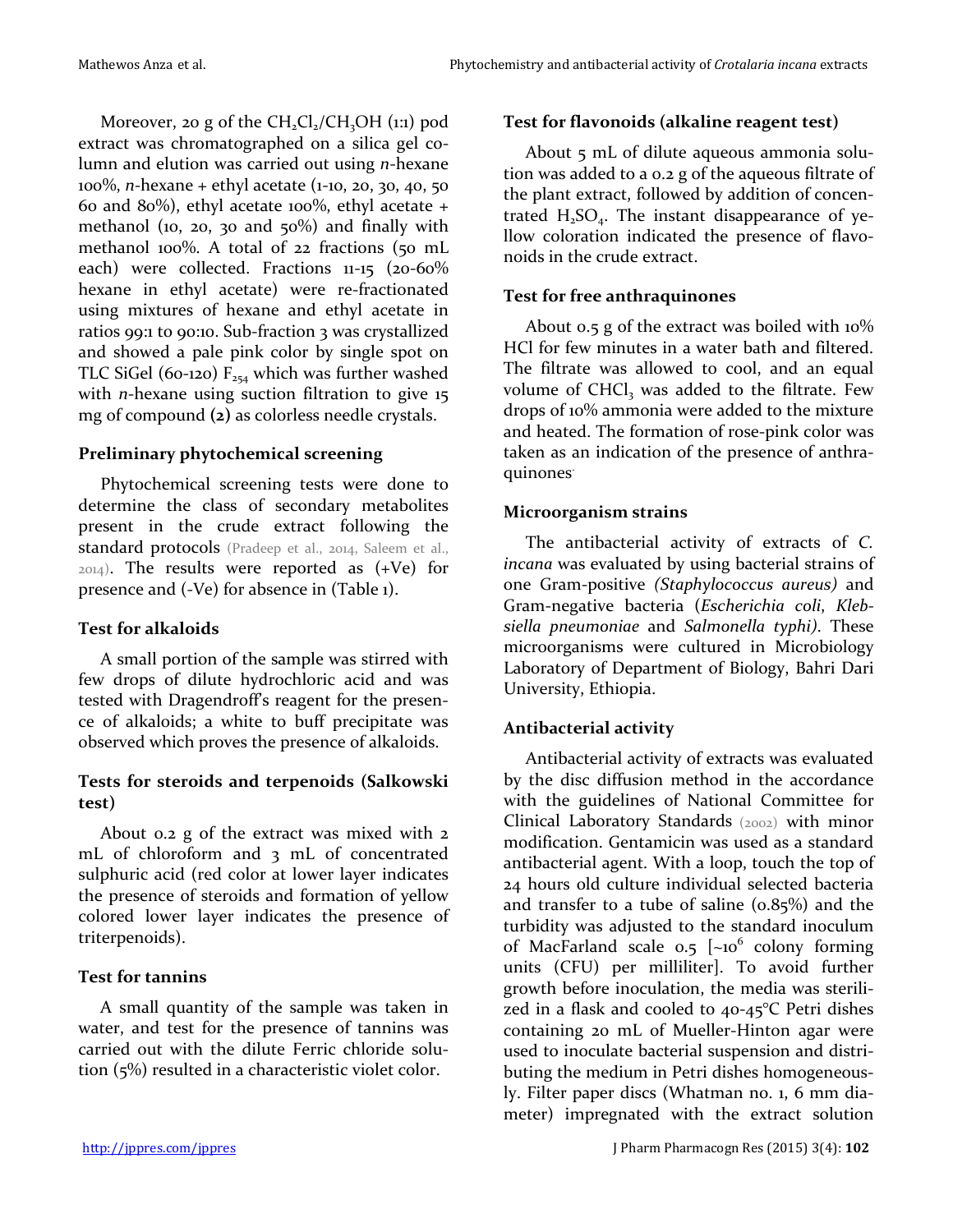prepared in DMSO ( $25$ ,  $50$ ,  $75$ , and 100 mg/mL) were placed on the inoculated plates and Petri dishes were incubated for 24 h at 37°C. A filter paper disc impregnated with gentamicin prepared in DMSO (50 mg/mL) was used as positive control. The inhibition zone diameters were measured in millimeters.

## **Statistical analysis**

All data are presented as the mean  $\pm$  SD of three measurements. The comparisons between the control group (gentamicin) and the test groups (antibacterial activity extracts of *C. incana*) were performed by statistical package software like one-way analysis of variance (ANO-VA) with non-parametric post-hoc Dunnett's test using KyPlot (version 2.0 beta 15). Statistical significance p-level was selected as 0.05.

### **RESULTS**

The  $CH_2Cl_2/CH_3OH$  (1:1) seed and pod extracts of *C. incana L*. were subjected to various qualitative tests for phyto-constituents such as alkaloids, flavonoids, triterpenoids, tannins, steroids and anthraquinones. The phytochemical screening of seed and pod extracts of *C. incana* presumed the presence of alkaloids, triterpenoids, flavonoids, tannins and steroids and the absence of anthraquinones (Table 1).

Compound **(1)** was isolated from seed extract of *C. incana* as a white powder (melting point 136-137 $\degree$ C) with R<sub>f</sub> value of (0.67) in 30% ethyl acetate in *n*-hexane. IR spectrum (in KBr) exhibited a characteristic absorption band at 3455  $cm<sup>-1</sup>$  (due to O-H stretching), absorption at 2935 and  $2866$  cm<sup>-1</sup> (due to aliphatic C-H stretching), absorption at  $1653$  cm<sup>-1</sup> (due to C=C stretching), absorption at 1458 cm<sup>-1</sup> (due to cyclic  $(CH_2)_n$  and 1375 cm<sup>-1</sup> attributed to C-H bending.

The 'H-NMR spectrum of the isolated compound  $(i)$  showed a series of proton signal at  $\delta$  1.0 -1.8 due to overlapping of methylenes and methines, a characteristic frame work of steroid. The 'H-NMR showed two protons, one-proton multiplet at  $\delta$  3.54 and  $\delta$  5.35 typical for H-3 and H-6 of a steroidal nucleus. The presence of six methyl groups at  $\delta$  0.68, 0.93, 0.83, 0.81, 0.84 and 1.01 is also in agreement with the steroidal nucleus.

The 13C-NMR spectrum of compound **(1)** revealed the presence of 29 carbon signals including an oxymethine carbon signal at  $\delta$  71.8 and two olefinic carbons at δ 140.8 and δ 121.7 (Fig. 1). DEPT-135 experiment displayed six methyl  $(CH_3)$  groups, eleven methylene  $(CH_2)$ groups, nine methine (CH) groups and three quaternary carbons (C). On the basis this evidence as well as a comparison with literature (Chaturvedula and Venkata, 2012) (Table 2), it was deduced that compound **(1)** was β-sitosterol.

| <b>Chemical components</b> | <b>Reagents</b>                      | <b>Results of extracts</b> |        |  |
|----------------------------|--------------------------------------|----------------------------|--------|--|
|                            |                                      | <b>Seed</b>                | Pod    |  |
| Alkaloids                  | Dragendroff's reagent                | $^{+}$                     | $^{+}$ |  |
| <b>Steroids</b>            | Chloroform and concentrate $H_2SO_4$ | $+$                        | $+$    |  |
| Terpenoids                 | Chloroform and concentrate $H_2SO_4$ | $^{+}$                     | $^{+}$ |  |
| Tannis                     | FeCl <sub>3</sub>                    | $^{+}$                     | $^{+}$ |  |
| Flavonoids                 | Dilute ammonia solution              | $^{+}$                     | $^{+}$ |  |
| Anthraquinones             | 10% Ammonia solution                 |                            |        |  |

(+) indicates Present (-) indicates absent.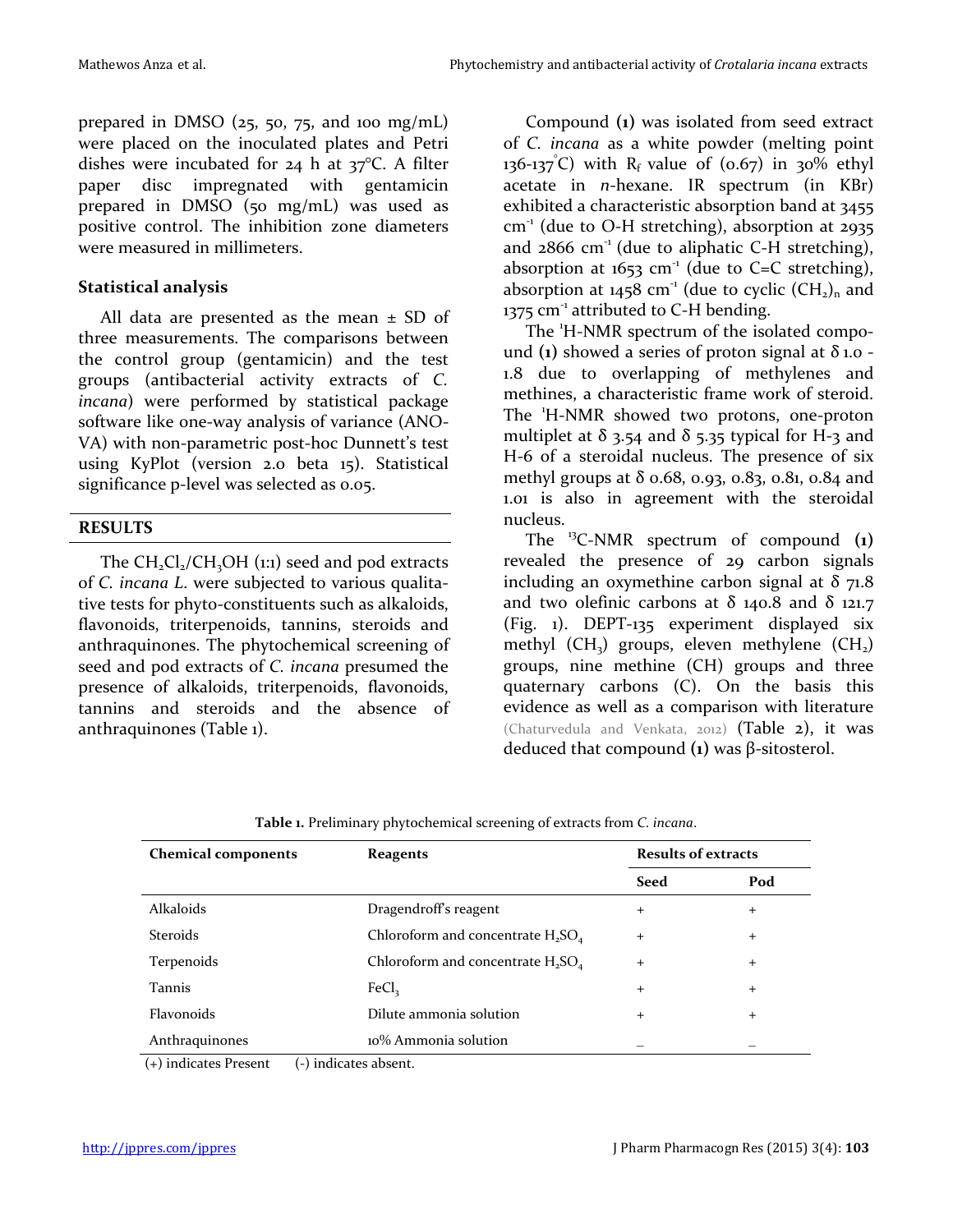

**Figure 1.** Compound **(1)**, β-sitosterol isolated from seed extract of *C. incana*.

|  |  |  |  |  | Table 2. Observed 'H-, <sup>13</sup> C-NMR spectra data along with reported <sup>13</sup> C-NMR data of $\beta$ - sitosterol isolated from <i>C. incana</i> . |  |  |  |  |
|--|--|--|--|--|---------------------------------------------------------------------------------------------------------------------------------------------------------------|--|--|--|--|
|--|--|--|--|--|---------------------------------------------------------------------------------------------------------------------------------------------------------------|--|--|--|--|

| Position       | Compound (1)                           |                  | Reported Data (Chaturvedula and Venkata, 2012) |                  |  |  |
|----------------|----------------------------------------|------------------|------------------------------------------------|------------------|--|--|
|                | $H$ <sup>1</sup>                       | $\overline{13}C$ | $H^1$                                          | $\overline{13}C$ |  |  |
| $\mathbf 1$    |                                        | 37.3             |                                                | 37.5             |  |  |
| $\mathbf 2$    |                                        | 31.9             |                                                | 31.9             |  |  |
| 3              | 3.54 (tdd, 1H, $J = 4.5$ , 4.2, 3.8 Hz | 71.8             | $3.53$ (tdd, 1H, $J = 4.5$ , 4.2, 3.8 Hz       | 72.0             |  |  |
| $\overline{4}$ |                                        | 42.3             |                                                | 42.5             |  |  |
| 5              | 5.35 (t, $1H, J = 6.1 Hz$ )            | 140.8            | 5.36 (t, $1H, J = 6.4 Hz$ )                    | 140.9            |  |  |
| 6              |                                        | 121.7            |                                                | 121.9            |  |  |
| 7              |                                        | 32.0             |                                                | 32.1             |  |  |
| 8              |                                        | 33.1             |                                                | 32.1             |  |  |
| 9              |                                        | 50.1             |                                                | 50.3             |  |  |
| 10             |                                        | 36.2             |                                                | 36.7             |  |  |
| $11\,$         |                                        | 21.1             |                                                | 21.3             |  |  |
| 12             |                                        | 39.8             |                                                | 39.9             |  |  |
| 13             |                                        | 42.8             |                                                | 42.6             |  |  |
| 14             |                                        | 56.8             |                                                | 56.0             |  |  |
| 15             |                                        | 25.9             |                                                | 26.3             |  |  |
| 16             |                                        | 28.3             |                                                | 28.5             |  |  |
| 17             |                                        | 56.1             |                                                | 56.3             |  |  |
| 18             |                                        | 36.2             |                                                | 36.3             |  |  |
| 19             | $0.92$ (d, 3H, $J = 6.2$ Hz)           | 19.4             | $0.91$ (d, 3H, $J = 6.2$ Hz)                   | 19.2             |  |  |
| 20             |                                        | 35.5             |                                                | 34.2             |  |  |
| 21             | $5.14$ (m, 1H)                         | 26.1             | $5.14$ (m, 1H)                                 | 26.3             |  |  |
| 22             |                                        | 45.9             |                                                | 46.1             |  |  |
| 23             |                                        | 23.1             |                                                | 23.3             |  |  |
| 24             | $0.85$ (t, 3H, $J = 7.1$ Hz)           | 11.9             | $0.84$ (t, 3H, $J = 7.2$ Hz)                   | 12.2             |  |  |
| 25             |                                        | 29.2             |                                                | 29.4             |  |  |
| 26             | $0.83$ (d, 3H, J = 6.2 Hz              | 19.8             | $0.83$ (d, 3H, $J = 6.4$ Hz)                   | 20.1             |  |  |
| 27             | $0.82$ (d, 3H, $J = 6.6$ Hz)           | 19.2             | $0.81$ (d, 3H, $J = 6.4$ Hz)                   | 19.6             |  |  |
| 28             | $0.67$ (s, 3H)                         | 18.8             | $0.68$ (s, $3H$ )                              | 19.0             |  |  |
| 29             | $1.01$ (s, $3H$ )                      | 11.9             | $1.01$ (s, $3H$ )                              | 12.1             |  |  |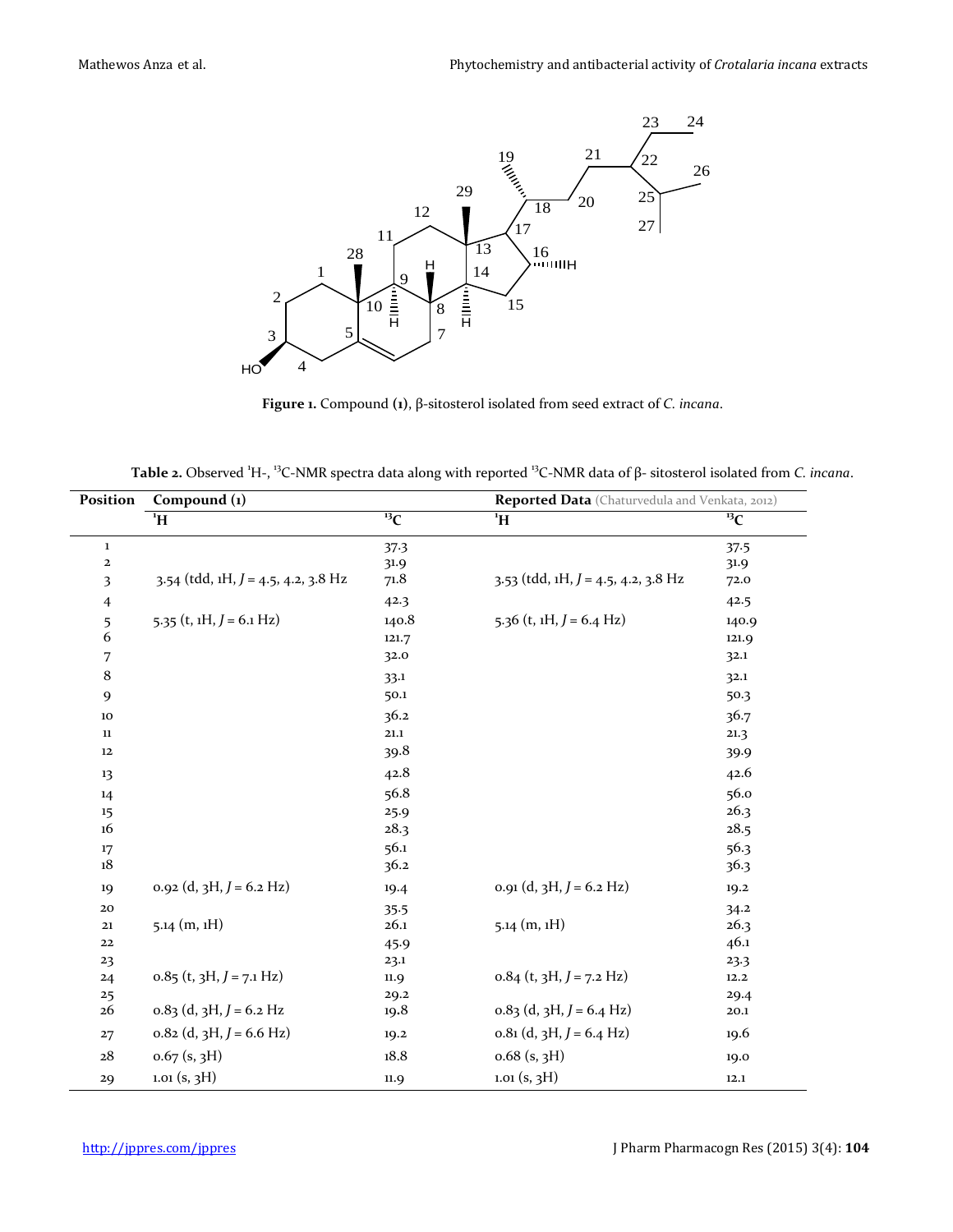Compound **(2**) was isolated from pod extract of *C. incana* as colorless needle crystalline (melting point 62-63°C) with  $R_f$  value of (0.54) in 30% ethyl acetate in *n*-hexane. The IR spectrum (in KBr) exhibited characteristic absorption band at  $3425$  cm<sup>-1</sup> that is O-H stretching. Absorption at 2935 and  $2866$  cm<sup>-1</sup> is due to aliphatic C-H stretching. The weak frequencies were observed at 1458 cm<sup>-1</sup> and 1375 cm<sup>-1</sup> for C-H bending. <sup>13</sup>C-NMR spectrum showed nine signals, which were discriminated into CH<sub>3</sub> resonance at  $\delta$  14.1 and a signal due to a primary alcoholic group at  $\delta$ 60.40. The other signals were assigned to aliphatic CH<sub>2</sub> groups, which resonated at  $\delta$  22.6-27.2. DEPT-135 experiment displayed one methyl  $(CH<sub>3</sub>)$  groups, eighteen methylene  $(CH<sub>2</sub>)$  groups including more deshielded methylene carbon due to the primary alcohol  $(CH_2OH)$  group. These data suggested compound (**2)** to be an aliphatic straight chain primary alcohol.

<sup>1</sup>H-NMR spectrum revealed a signal at  $\delta$  3.47  $(t, J = 6.8 \text{ Hz}, 2H)$  assigned for CH<sub>2</sub>OH group that was confirmed by absorption band at  $3425$  cm<sup>-1</sup> (alcoholic O-H stretching) and  $1080 \text{ cm}^{-1}$  (C-O) stretching of primary alcohol) in IR spectrum (Silverstein et al., 2005), in addition to a signal at  $\delta$  0.78 (t, *J* = 7.4 Hz, 3H) assigned for the terminal CH<sub>3</sub> group. And at  $\delta$  1.64 (m, 2H) assigned for methylene proton  $(CH<sub>2</sub>)$  that neighboring proton for the carbon attached to electronegative element. A singlet peak at  $\delta$  2.00 confirmed the existence of O-H. An upfield broad signal resonated at  $\delta$  1.16 (34 H, m) was assigned to H3-H18

and confirmed by absorption band at  $720 \text{ cm}^{-1}$  (C-H bending of repeated methylene groups of straight chain paraffins) in IR spectrum (Silverstein et al., 2005). On the basis of this evidences as well as comparison with literature (Yhiya et al., 2013) (Table 3), it was deduced that compound **(2)** is 1 nonadecanol (Fig. 2), which was previously isolated from *Convolvulus lanatus*, family *Convolvulaceae* (El-Nasr et al., 1984), and isolated from *T. tipu* (*Fabaceae*). The best of our knowledge the compound **(2)** (1-nanodecanol) was isolated for the first time from the *C. incana.*

Antibacterial activities via disc diffusion method were presented in (Table 4), determined by measuring the 'inhibition zone' for seed and pod the crude extract of C*. incana*. The activity of seed and pod crude extracts of *C. incana* has also been compared with the broad spectrum commercially available antibiotic (gentamicin). Gentamicin showed the inhibition zone for *E*. coli  $(18 \pm 0.8)$ mm), *S. aureus* (17 ± 0.1 mm), *K. pneumonia* (16 ± 0.1 mm) and *S. typhi* (16 ±0.3. mm) at the concentration 50 mg/mL; while seed extract of *C. incana* recorded for *E. coli* (11.4 ± 0.6 mm), *S. aureus* (12.0 ± 1 mm*) K. pneumoniae* (10.2 ± 7.2 mm) and *S. typhi* (10.0 ± 0.6 mm) at the concentration of 100 mg/mL. The seed extract of *C. incana* recorded for *E. coli* (5.7 ± 0.4 mm), *S. aureus* (6.0 ± 0.1 mm*), K. pneumoniae* (5.0 ± 0.1 mm) and *S. typhi* (4.4 ± 0.5 mm) at the concentration of 25 mg/mL.



**Figure 2.** Compound **(2)**, 1-nonadecanol isolated from pod extract of *C. incana.*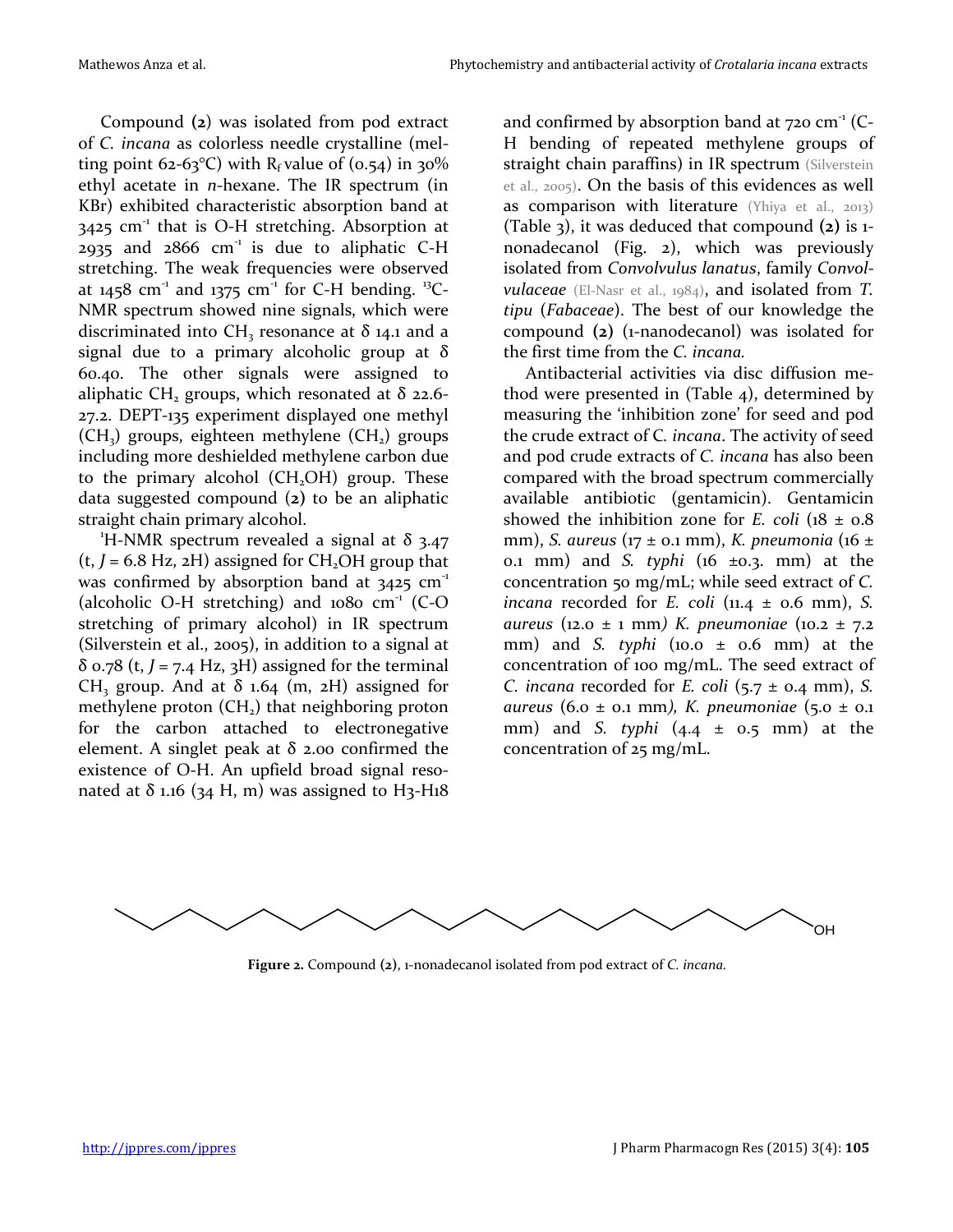| Position     | Compound $(z)$                |                            | <b>Reported data</b> (Yhiya et al., 2013) |                            |  |  |
|--------------|-------------------------------|----------------------------|-------------------------------------------|----------------------------|--|--|
|              |                               |                            |                                           |                            |  |  |
|              | $\mathbf{H}^1$                | $\mathbf{F}^{\mathbf{13}}$ | $H^1$                                     | $\mathbf{F}^{\text{13}}$ C |  |  |
| -1           | $3.47$ $(t, J = 6.9$ Hz, H-1) | 60.5                       | $3.47$ (t, J = 6.9 Hz, H-1)               | 62.5                       |  |  |
| $\mathbf{2}$ | $1.44$ (m, H-2)               | 33.0                       | $1.44$ (m, H-2)                           | 32.5                       |  |  |
| 3            |                               | 31.9                       |                                           | 31.9                       |  |  |
| $4 - 16$     | 1.16 (m, H-3 to H-18)         | $29.4 - 27.2$              | 1.16 (m, H-3 to H-18)                     | $29.4 - 29.7$              |  |  |
| 17           |                               | 25.8                       |                                           | 25.8                       |  |  |
| 18           |                               | 22.7                       |                                           | 22.7                       |  |  |
| 19           | $0.78$ (t, J = 7.3 Hz, H-19)  | 14.1                       | $0.78$ (t, J = 7.3 Hz, H-19)              | 14.1                       |  |  |

Table 3. Observed <sup>1</sup>H-, <sup>13</sup>C-NMR spectra data along with reported <sup>1</sup>H, <sup>13</sup>C-NMR data of 1-nonadecanol isolated from *C. incana*.

**Table 4.** Antibacterial activities of seed and pod extracts of *Crotalaria incana* L.

|               | Diameter of zone of inhibition (mm) |               |               |                |                        |               |               |                |                |  |
|---------------|-------------------------------------|---------------|---------------|----------------|------------------------|---------------|---------------|----------------|----------------|--|
| Bacteria      | Seed extract<br>(mg/mL)             |               |               |                | Pod extract<br>(mg/mL) |               |               |                | Gen<br>(mg/mL) |  |
|               | 25                                  | 50            | 75            | 100            | 25                     | 50            | 75            | 100            | 50             |  |
| E. coli       | $5.7 \pm 0.4$                       | $6.5 \pm 0.5$ | $7.6 \pm 0.6$ | $11.4 \pm 0.6$ | $5.0 \pm 0.1$          | $6.5 \pm 0.8$ | $7.0 \pm 0.2$ | $12.0 \pm 1.0$ | $18 \pm 0.8$   |  |
| S. aureus     | $6.0 \pm 0.1$                       | $7.7 \pm 0.4$ | $9.0 \pm 0.6$ | $12.0 \pm 0.6$ | $6.0 \pm 0.3$          | $7.0 \pm 0.1$ | $9.0 \pm 0.6$ | $12.5 \pm 0.9$ | $17 \pm 0.1$   |  |
| K. pneumoniae | $5.0 \pm 0.1$                       | $6.0 \pm 0.1$ | $8.7 \pm 0.3$ | $10.2 \pm 0.7$ | $4.5 \pm 0.5$          | $6.0 \pm 0.3$ | $8.0 \pm 0.5$ | $10.0 \pm 0.5$ | $16 \pm 0.1$   |  |
| S. typhi      | $4.4 \pm 0.5$                       | $6.0 \pm 0.1$ | $7.0 \pm 0.2$ | $10.0 \pm 0.6$ | $4.4 \pm 0.5$          | $6.0 \pm 0.2$ | $7.0 \pm 0.1$ | $11.0 \pm 1.0$ | $16 \pm 0.3$   |  |

The data represent the mean  $\pm$  SD, n=3. No significantly differences were observed with respect to the reference antibiotic compound at 0.05 level of Dunnett test,  $(p > 0.05)$ , Gen = Gentamicin.

The pod extract of *C. incana* recorded for *E. coli* (12.0 ± 1.0 mm), *S. aureus* (12.5 ± 0.9 mm*) K. pneumoniae* (10.0  $\pm$  0.5 mm) and *S. typhi* (11.0  $\pm$ 1.0 mm) at the concentration of 100 mg/mL. The pod extract of *C. incana* also recorded for *E. coli* (5.0 ± 0.1 mm), *S. aureus* (6.0 ± 0.3 mm*), K. pneumoniae* (4.5 ± 0.5 mm) and *S. typhi* (4.4 ± 0.5 mm) at the concentration of 25 mg/mL. Thus, the antibacterial activity of the seed and pod extract of *C. incana* (10.0 ± 0.6 mm to 12.5 ± 0.9 mm) was comparable to the standard gentamicin ( $18.0 \pm$ 0.8 mm to  $16.0 \pm 1.0$  mm)

ANOVA test of data on the antibacterial activity of crude extract of *C. incana* on *E. coli, S. aureus, K. pneumoniae,* and *S. typhi* revealed had not significant effect ( $p > 0.05$ ) on the level of inhibition respect to reference compound (gentamicin).

The detailed analysis of the antibacterial activity of the  $CH,Cl, /CH,OH$  (1:1) pod and seed extracts of *C. incana* was showed moderate activity shown at an amount of 100 mg/mL while less activity was shown at 25 mg/mL concentration for both tested bacteria strains with respect to standard antibiotic compound (gentamicin). Hence the extracts of *C. incana* are having higher antibacterial activity against *S. aureus* followed by *E. coli, K. pneumoniae and S. typhi* at both lower and high concentrations in all extracts. Gram-negative bacteria were more susceptible towards this extract than tested Gram-positive ones.

Previous studies on the genus *Crotalaria* revealed significant antimicrobial activity that is supposed to be linked to their constituents' viz. phenolic, protein (Naseem et al., 2006; Bhakshu et al.,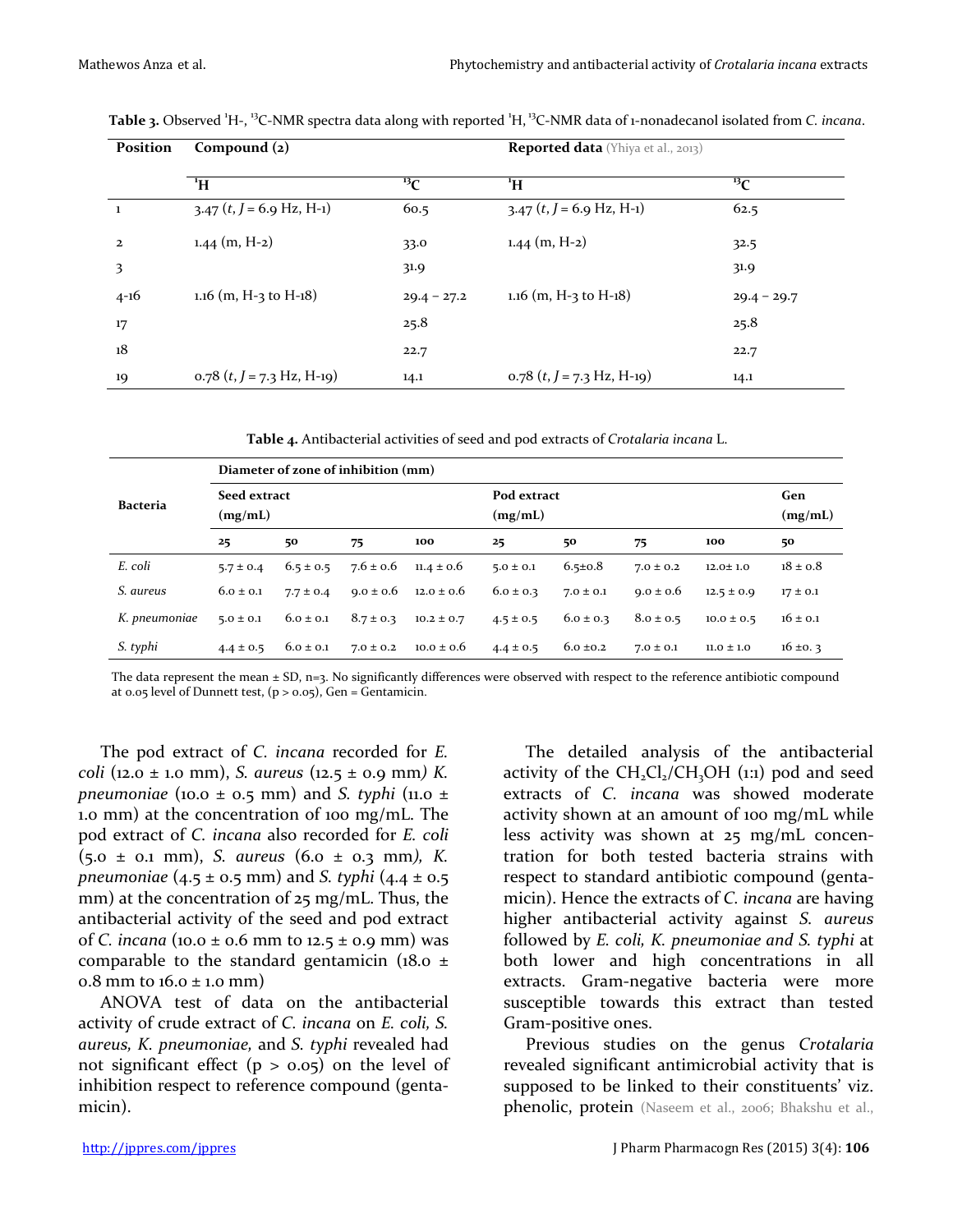2008). The maximum antibacterial activity of *C. juncea* flower was seen in *C. juncea* petroleum ether fractioned ethanol extract against *K. pneumonia* (18 mm) and *S. aureus* (18 mm) at 500 μg/disc concentration (Chouhan and Singh, 2010).

The presence of the compound β-sitosterol (**1**) and the existence of β-hydroxyl group might have enabled the seed extract of *C. incana* to enhance activity. *C. incana* pod and seed extracts showed moderate activity against Gram-positive and Gram-negative bacteria, comparable to the activity of typical antibiotic (gentamicin), indicating the possibility of the presence of strong, active compounds, the results obtained with this plant may be considered clinically promising, and it may be a valuable source for obtaining new antimicrobial agents. It is of some consideration that this extracts might contain other kinds of bioactive components in addition to the isolate, which might be direct acting.

**Compound (1)**: White crystalline compound (melting point 136-137°C) (Rf 0.67), IR (KBr) υ<sub>max</sub>/cm<sup>-1</sup>: 3455, 2935, 2866, 1651, and 1082. <sup>1</sup>H-NMR (400 MHz, CDCl<sub>3</sub>)  $\delta$ : 5.35 (1H, d), 3.54 (1H, m), 5.14 (m, 1H), 1.01, 0.67 (3H, s), 0.92 (3H, d), 0.85 (3H, *d*), 0.83 (3H, *d*) and 0.79 (3H, *d*). 13C-NMR (400 MHz, CDCl<sub>3</sub>) δ: 37.3 (CH<sub>2</sub>,C-1), 31.9  $(CH<sub>2</sub>, C-2)$ , 71.8  $(CH, C-3)$ , 42.3  $(CH2, C-4)$ , 140.8  $(Cq, C-5)$ , 121.7  $(CH, C6)$ , 32.0  $(CH_2, C-7)$ , 33.1 (CH,C-8), 50.1 (CH,C-9), 36.2 (Cq,C-10), 21.1  $(CH_2, C-11)$ , 39.8  $(CH_2, C_12)$ , 42.8  $(Cq, C-13)$ , 56.8  $(CH, C-14)$ , 25.9  $(CH_2, C-15)$ , 28.3  $(CH_2, C-16)$ , 56.1  $(CH, C-17)$ , 11.9  $(CH_2, C-18)$ , 19.4  $(CH_2, C-19)$ , 36.5  $(CH,C-20)$ , 19.0  $(CH_3,C-21)$ , 36.2 $(CH_2,C-22)$ , 26.1  $(CH<sub>2</sub>, C 23)$ , 45.9 (CH,C-24), 29.2 (CH,C-25), 19.8  $(CH_3, C-26)$ , 18.8  $(CH_3, C-27)$ , 23.1  $(CH_2, C-28)$ , 11.9  $(CH<sub>29</sub>, C-29)$ .

**Compound (2**): Colorless needle crystals (melting point 61-62 $\degree$ C) (R<sub>f</sub> 0.54) on precoated silica gel plates  $F_{254}$  using 30% EtOAC /hex. 'H-NMR (CDCl<sub>3</sub>, 400 MHz, δ ppm): 2.47 (*t*, *J* = 6.8Hz, H-1), 2.0 (s, O-H) 1.64 (m, H-2), 1.16 (m, H-3 to H-18),  $0.78$  (*t*, *J* = 7.4 Hz, H-19).<sup>13</sup>C-NMR (CDCl3, 400 MHz,  $\delta$  ppm): 60.4 (C-1), 33.7 (C-2), 31.9 (C-3), 29.07 – 29.70 (C-4 to C-14), 28.9(C-15),  $27.2(C-16)$ ,  $25.8(C-17)$ ,  $22.7(C-18)$ ,  $14.1(C-19)$ .

#### **CONCLUSION**

This work is the first attempt to phytochemically analysis the seed and pod extracts of *C*. *incana.* The antibacterial activities of crude seed and pod extracts of *C. incana* showed moderate susceptibility of selected Gram-positive and Gram-negative bacteria strains. The present investigation helps the discovery of plant-based drugs to human welfare. Further studies are recommended in various parts of the plant so as to isolate and test more bioactive compounds in support of its traditional use.

#### **CONFLICT OF INTEREST**

The authors declare no conflict of interest.

#### **ACKNOWLEDGEMENT**

This work was supported by Debre Tabor University, Ethiopia (Grant No.DTU/596/Nc-03/07). Department of Chemistry, Addis Ababa University is duly acknowledged for access to IR and NMR spectrometers.

#### **REFERENCES**

- Asres K, Sporer F, Wink M (2004) Patterns of pyrrolizidine alkaloids in 12 Ethiopian *Crotalaria* species. Biochem Systemat Ecol 32: 915–930.
- Balandrin MF, Klocke JA, Wurtele ES, Bollinger WH (1985) Natural plant chemicals: sources of industrial and medicinal materials. Science 228: 1154-1160.
- Bhakshu LM, Ratnam VK, Venkataraju RR (2008) Medicinal properties and antimicrobial activity of *Crotalaria madurensis* var. *kurnoolica*. Ethnobot Leaf 12: 758-762.
- Chaturvedula IP, Venkata SP (2012) Isolation of stigmasterol and β-sitosterol from the dichloromethane extract of *Rubus suavissimus*. Intern Curr Pharm J 1(9): 239-242.
- Chouhan HS, Singh SK (2010) Antibacterial activity of seed and flower parts of *Crotalaria juncea* Linn. Am-Eurasian J Sci Res 5(3): 212-215.
- El-Nasr M, El-Missiry M, Soliman M (1984) Constituents of *Convolvulus lanatus*. Fitoterapia 55: 254.
- Evans WC (2002) Trease and Evans Pharmacognosy, 15th Ed. London: Sanders WB, pp 183-393.
- Houghton PJ (1995) The role of plants in traditional medicine and current therapy. J Altern Complement Med 1: 131-143.
- Lulekal E, Asfaw Z, Kelbessa E, Van Damme P (2013) Ethnomedicinal study of plants used for human ailments in Ankober District, North Shewa Zone, Amhara Region, Ethiopia. J Ethnobiol Ethnomed 9: 63.